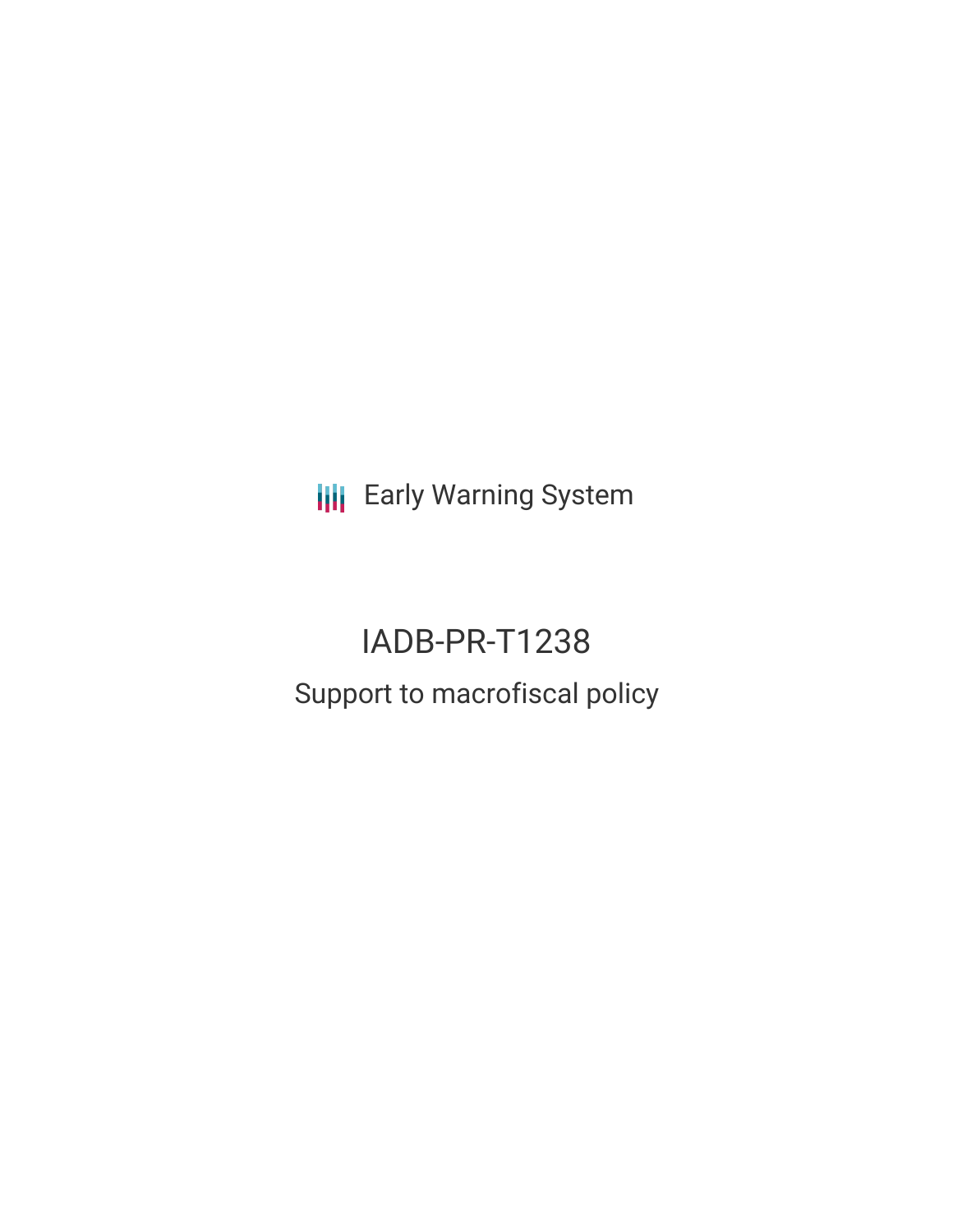

## **Quick Facts**

| <b>Countries</b>               | Paraguay                               |
|--------------------------------|----------------------------------------|
| <b>Financial Institutions</b>  | Inter-American Development Bank (IADB) |
| <b>Status</b>                  | Active                                 |
| <b>Bank Risk Rating</b>        | C                                      |
| <b>Voting Date</b>             | 2017-06-30                             |
| <b>Borrower</b>                | Government of Paraguay                 |
| <b>Sectors</b>                 | <b>Technical Cooperation</b>           |
| <b>Investment Type(s)</b>      | Grant                                  |
| <b>Investment Amount (USD)</b> | \$ 0.25 million                        |
| <b>Grant Amount (USD)</b>      | $$0.25$ million                        |
| <b>Project Cost (USD)</b>      | $$0.25$ million                        |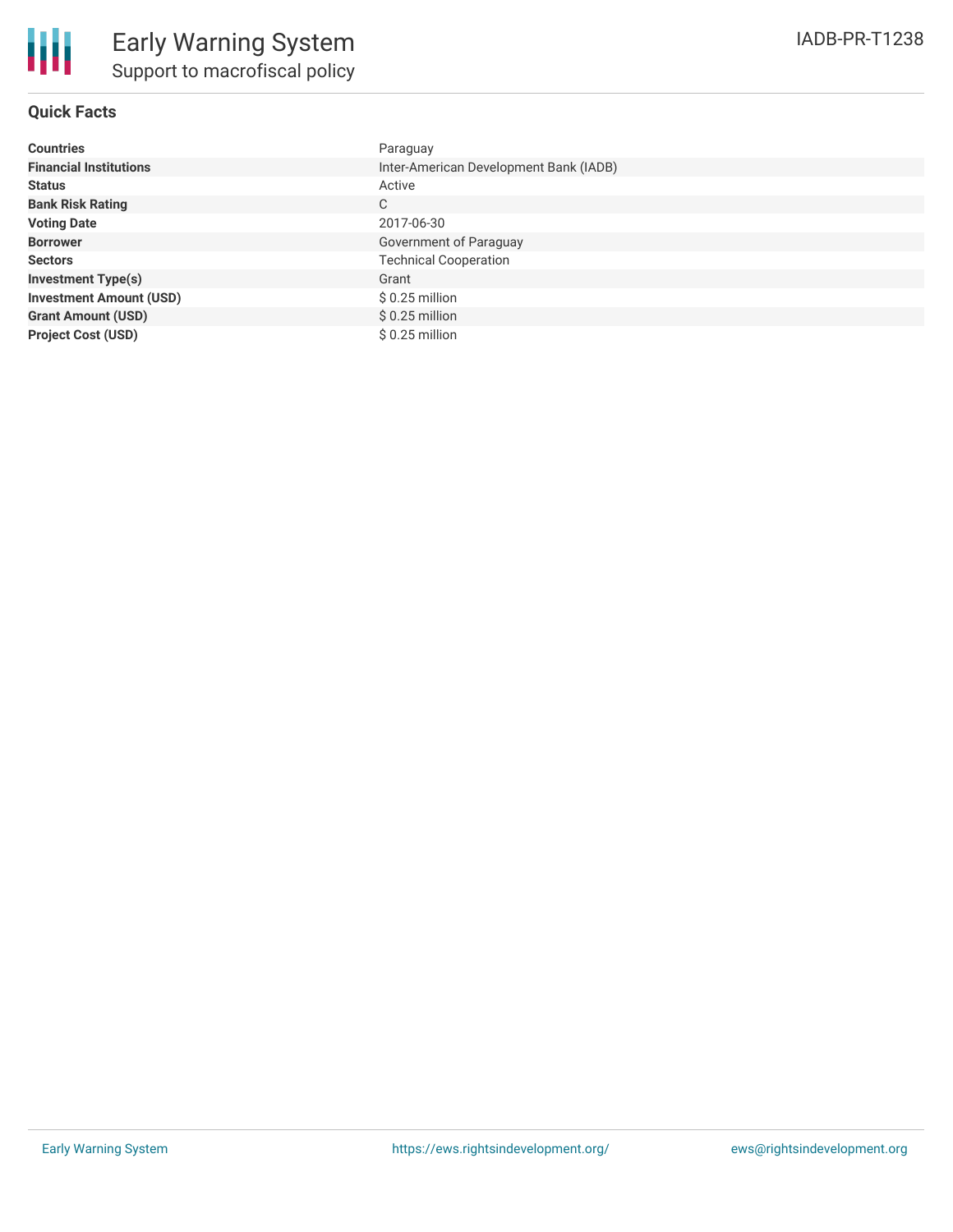

## **Project Description**

Support Paraguay´s macro-fiscal policy, through an improvement of the quality of fiscal institutions, with the goal of contributing to the authorities´ aspiration of obtaining investment grade for its public debt.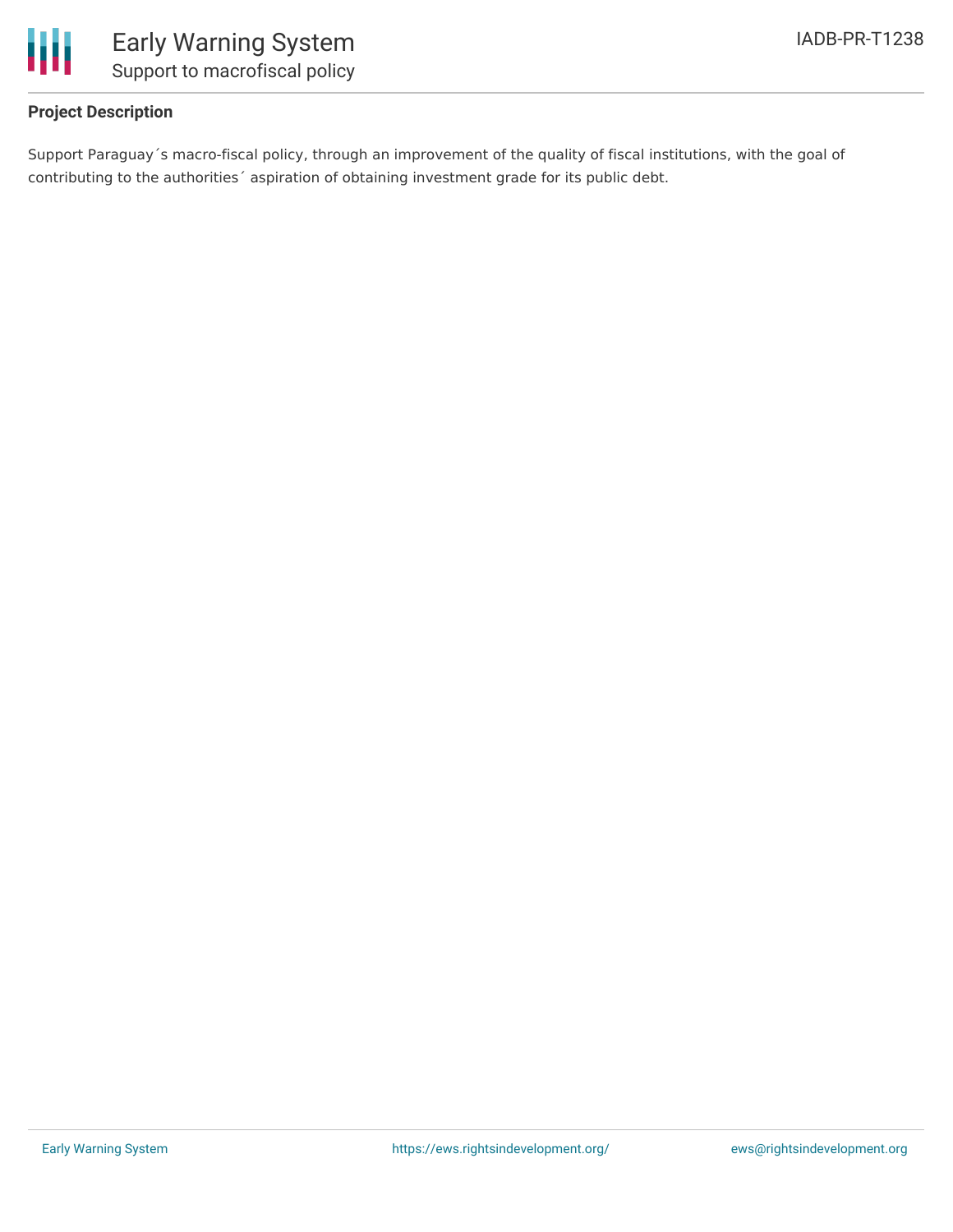### **Investment Description**

• Inter-American Development Bank (IADB)